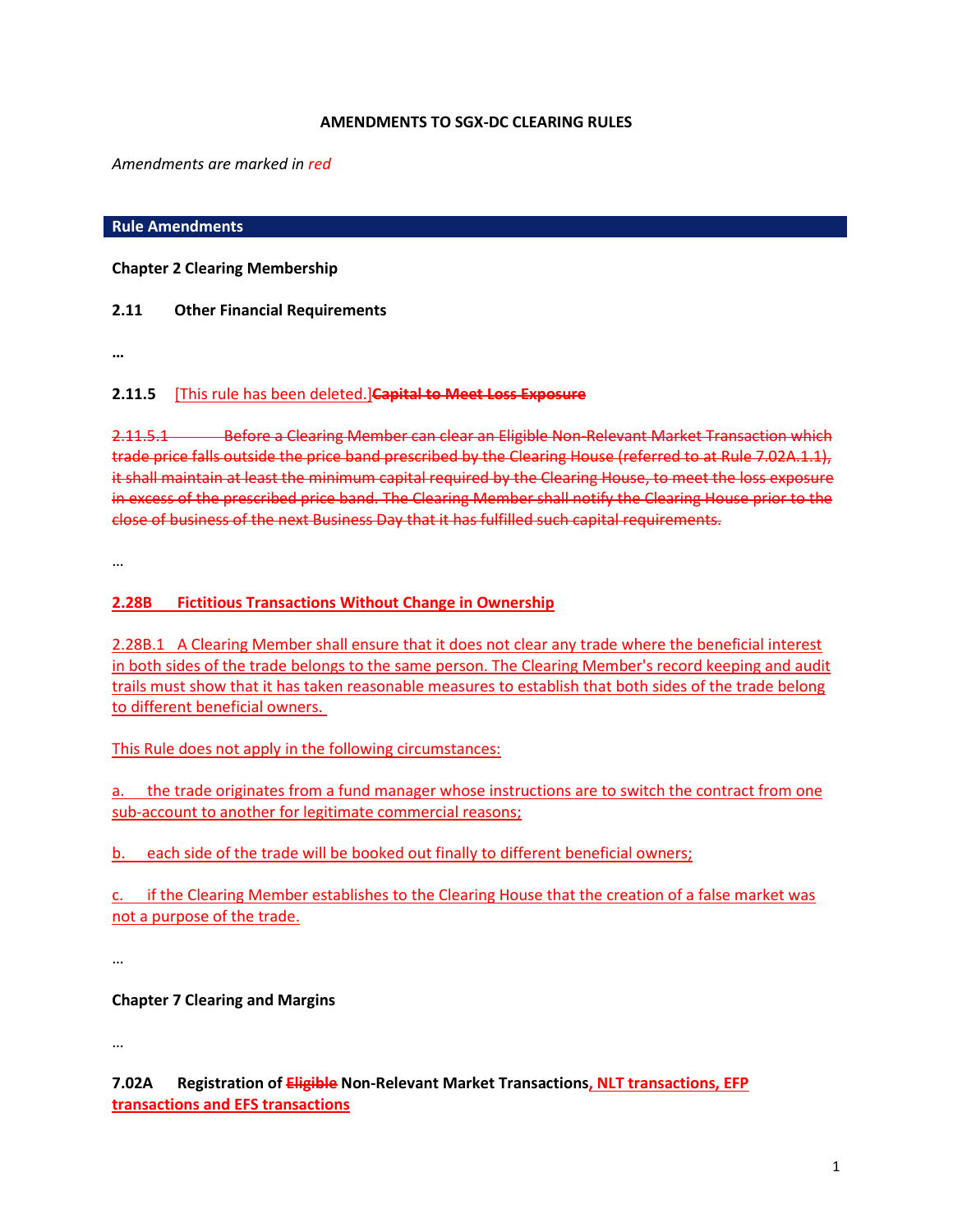## **7.02A.1 Eligible Non-Relevant Market Transactions, NLT transactions, EFP transactions and EFS transactions**

7.02A.1.1 Only Non-Relevant Market Transactions, NLT transactions, EFP transactions and EFS transactions which meet the following criteria will be eligible for registration with the Clearing House ("**Eligible Non-Relevant Market Transactions**"):

a. a transaction: which falls under

i. which falls under one of the classes of Eligible Non-Relevant Market Contracts; or

ii. in respect of a Contract listed on the Exchange which has been designated by the Exchange for NLT transactions and which meets the minimum volume thresholds and other procedures prescribed by the Exchange from time to time; or

iii. in respect of a Contract listed on the Exchange for EFP transactions and EFS transactions which meets the procedures prescribed by the Exchange from time to time; and

b. a transaction where:

i. the Seller and the Buyer have satisfied the credit and position thresholds risk limits prescribed by their respective Clearing Members; and or

ii. notwithstanding that either the Seller or the Buyer has not, its Clearing Member has signified its agreement to clear the transaction; and

- c. a transaction where:
	- i. the trade price falls within the price band prescribed by the Clearing House; or

ii. notwithstanding that the trade price does not fall within the price band prescribed by the Clearing House, the Clearing Member acting for the Seller and the Clearing Member acting for the Buyer have both signified their respective agreement to clear the transaction and have both met the capital and notification requirements prescribed b[y Rule 2.11.5.](http://rulebook.sgx.com/en/display/display.html?rbid=3271&element_id=2026)

Once the criteria in Rule 7.02A.1.1 are satisfied, the Clearing Members acting for the Seller and the Buyer respectively shall be responsible for the Eligible Non-Relevant Market relevant Ttransaction as principals to the Clearing House.

7.02A.1.2 If an Non-Relevant Market Transaction, a NLT transaction, a EFP transaction or a EFS transaction does not fulfill the criteria in Rule 7.02A.1.1, and is rejected by the Clearing House for clearing, the Non-Relevant Market Transaction shall be deemed not to have been submitted to the Clearing House and the transaction shall be deemed not to have been submitted to the Clearing House and will be dealt with remain in effect or be terminated, as the case may be, in accordance with any terms agreed between the Seller and the Buyer.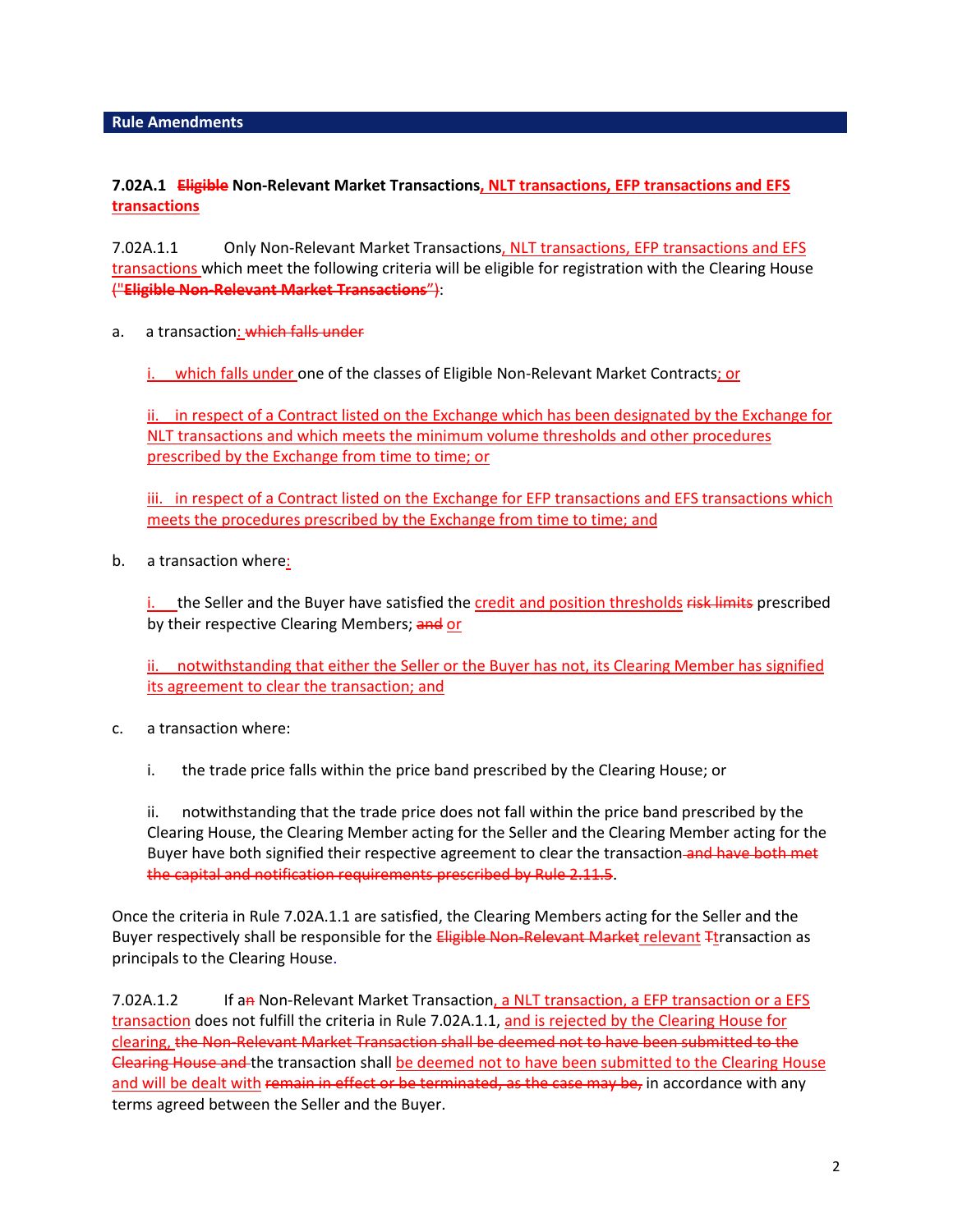7.02A.1.3 The specifications of Eligible Non-Relevant Market Contracts including Contract size, Contract Month, trading hours, underlying asset, exercise price, minimum price fluctuation, last trading day, settlement basis and method of exercise shall be set out in Circulars issued by the Clearing House from time to time.

## **7.02A.2 Registration of Non-Relevant Market Transactions, NLT transactions, EFP transactions and EFS transactions**

7.02A.2.1 Non-Relevant Market Transactions, NLT transactions, EFP transactions and EFS transactions will be registered with the Clearing House for clearing through the Trade Registration System or other facility as prescribed by the Clearing House. A complete submission for registration will be accepted or rejected by the Clearing House as quickly after submission as would be technologically practicable if fully automated systems were used.

7.02A.2.2 An Eligible Non-Relevant Market Transaction, a NLT transaction, a EFP transaction and a EFS transaction may only be registered by any of the following parties:

a. [this rule has been deleted] an Inter Dealer Broker;

b. a Clearing Member acting for a Seller and a Clearing Member acting for a Buyer; or

c. such other party authorizsed by either the Clearing Member acting for a Seller and approved by the Clearing House.

7.02A.2.3 [This rule has been deleted] Where registration of an Eligible Non-Relevant Market Transaction is submitted by a Clearing Member acting for a Seller or a party authorised by such Clearing Member and approved by the Clearing House, confirmation of the Eligible Non-Relevant Market Transaction may only be submitted by:

a. a Clearing Member acting for a Buyer; or

b. such other party authorized by the Clearing Member acting for a Buyer and approved by the Clearing House.

7.02A.2.4 Any party using of the parties submitting registration or confirmation of an Eligible Non-Relevant Market Transaction through the Trade Registration System, or other facility prescribed by the Clearing House, shall comply with the terms and conditions governing the access to and operation of that system, as varied, amended, or supplemented from time to time.

7.02A.2.5 A Clearing Member acting for a Seller or Buyer, as the case may be, must submit to the Clearing House the name of each Inter Dealer Broker or such other party referred to at in Rule 7.02A.2.2 who is authorizsed to register Non-Relevant Market Transactions, NLT transactions, EFP transactions or EFS transactions on the behalf of such Clearing Member.

7.02A.2.6 A Clearing Member acting for a Seller or Buyer, as the case may be, shall obtain the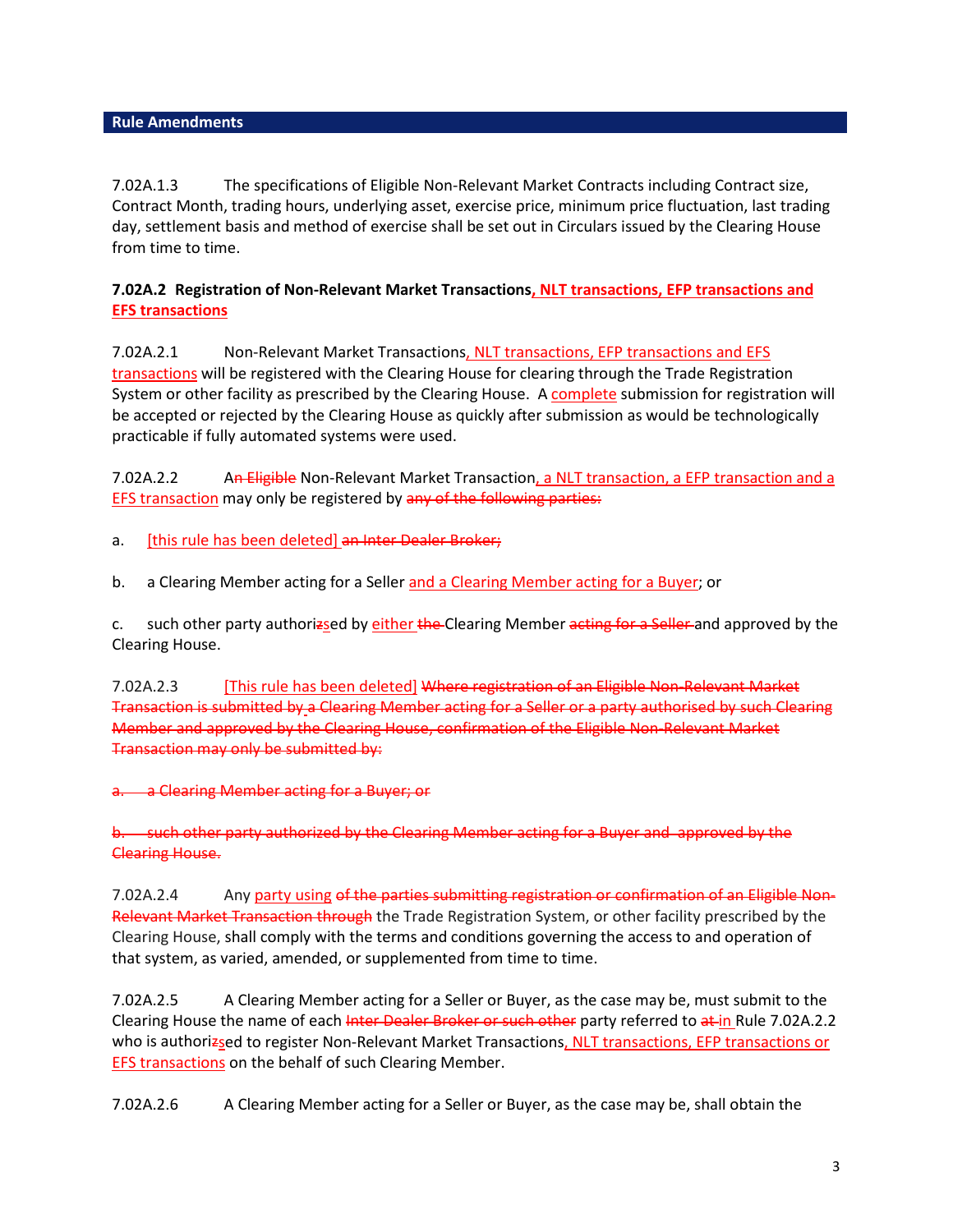consent of such Seller or Buyer, before allowing any Inter Dealer Broker or such other party referred to in at Rule 7.02A.2.2 to register Non-Relevant Market Transactions, NLT transactions, EFP transactions or EFS transactions on the behalf of such Clearing Member.

7.02A.2.7 Each registration of an Eligible Non-Relevant Market Transaction, a NLT transaction, a EFP transaction or a EFS transaction, in order to be complete, must specify:

a. the type(s) of Eligible Non-Relevant Market Contract(s) which the Non-Relevant Market Transaction falls under, or the Contract listed on the Exchange to which the NLT transaction, EFP transaction or EFS transaction relates;

- b. the expiry month;
- c. the quantity;
- d. the price;
- e. the name of the Clearing Member(s) acting for the Buyer and Seller;

f. the Seller's account number (which may only be specified by a Clearing Member acting for a Seller or such party that the Clearing Member authorises) and the Buyer's account number (which may only be specified by a Clearing Member acting for a Buyer or such party that the Clearing Member authorises); and

g. such other particulars as may be prescribed by the Clearing House from time to time.

All particulars required by this rule must be specified correctly and accurately.

7.02A.2.8 [This rule has been deleted] Each confirmation of an Eligible Non-Relevant Market Transaction shall include: -

a. the details of the trade set out in Rules 7.02A.2.7.a to 7.02A.2.7.e;

b. the Buyer's account number; and

c. such other particulars as may be prescribed by the Clearing House from time to time.

7.02A.2.9 Unless:

a. the registration of an Eligible Non-Relevant Market Transaction or the complete specification of trade details pursuant to Rule 7.02A.2.7; and

b. the confirmation of the details set out in Rule 7.02A.2.8; and

c. the signifying of agreement to the clearing of a trade, if the trade price does not fall within the prescribed price band as set out in Rul[es 7.02A.1.1.b.ii and 7.02A.1.1.](http://rulebook.sgx.com/en/display/display.html?rbid=3271&element_id=2340)c.ii,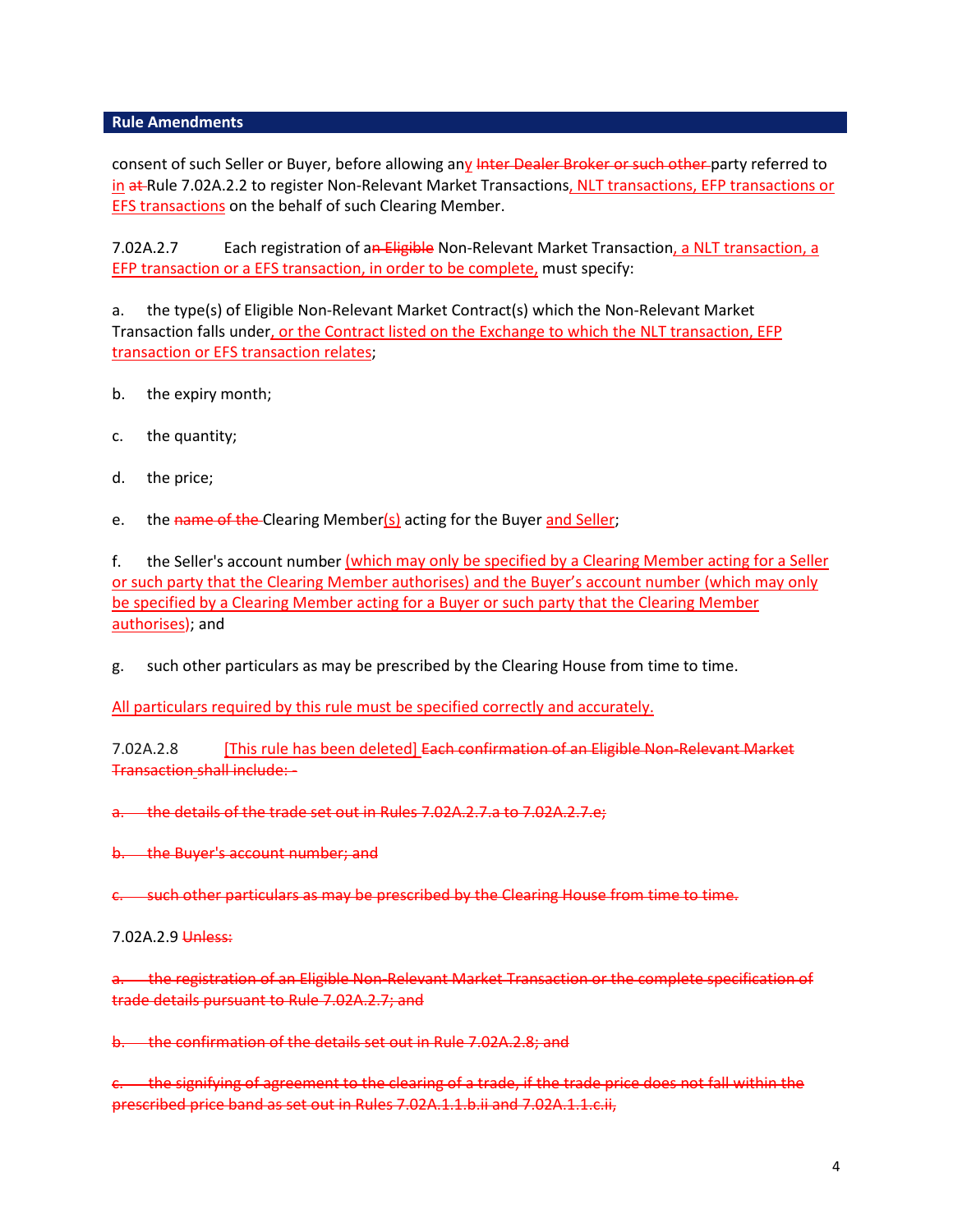are submitted to the Clearing House on the same day, prior to the trade submission deadline(s) prescribed by the Clearing House, such Eligible Non-Relevant Market Transaction will not be registered.

For each Non-Relevant Market Transaction, NLT transaction, EFP transaction or EFS transaction, (a) complete registration as set out in Rule 7.02A.2.7 and (b) where applicable, the signifying of a Clearing Member's agreement to the clearing of a trade as set out in Rules 7.02A.1.1.b.ii and 7.02A.1.1.c.ii, must be carried out by the timelines set out below:

i. For a transaction concluded in a "T" trading session on a Trading Day: No later than thirty (30) minutes after the "T" session closes.

ii. For a transaction concluded in a "T+1" trading session on a Trading Day: No later than thirty (30) minutes after the "T session" on the next Trading Day closes.

7.02A.2.9A Clearing Members are required to ensure that all trades are submitted for registration in a timely manner.

7.02A.2.10 A Clearing Member acting for a Seller shall assume the duties and obligations of the Seller, as principal to the Clearing House, for any Eligible Non-Relevant Market Transaction, NLT transaction, EFP transaction or EFS transaction that is eligible for registration pursuant to Rule 7.02A.1.1 and that has been registered and confirmed by any of the parties in Rules 7.02A.2.2 and 7.02A.2.3 respectively.

7.02A.2.11 A Clearing Member acting for a Buyer shall assume the duties and obligations of the Buyer, as principal to the Clearing House, for any Eligible Non-Relevant Market Transaction, NLT transaction, EFP transaction or EFS transaction that is eligible for registration pursuant to Rule 7.02A.1.1 and that has been registered and confirmed by any of the parties in Rules 7.02A.2.2 and 7.02A.2.3 respectively.

7.02A.2.12 In allowing the submission of an Eligible Non-Relevant Market Transaction for registration through the Trade Registration System or other facility as prescribed by the Clearing House, the Seller and Buyer of such Eligible Non-Relevant Market Transaction shall be deemed to have mutually agreed (i) to substitute their contract for a contract based on the specifications referred to in [Rule](http://rulebook.sgx.com/en/display/display.html?rbid=3271&element_id=2340)  [7.02A.1.3,](http://rulebook.sgx.com/en/display/display.html?rbid=3271&element_id=2340) and (ii) for the Clearing House to become the central counterparty to the Clearing Members in whose names such Eligible Non-Relevant Market Transaction has been registered pursuant to Rule [7.04.](http://rulebook.sgx.com/en/display/display.html?rbid=3271&element_id=2362)

In allowing the submission of a NLT transaction, a EFP transaction or a EFS transaction for registration through the Trade Registration System or other facility as prescribed by the Clearing House, the Seller and Buyer of such transaction shall be deemed to have mutually agreed for the Clearing House to become the central counterparty to the Clearing Members in whose names the transaction has been registered, pursuant t[o Rule 7.04.](http://rulebook.sgx.com/en/display/display.html?rbid=3271&element_id=2362)

7.02A.2.13 Once an Eligible Non-Relevant Market Transaction that is eligible for registration pursuant to Rule 7.02A.1.1 has been submitted for registration, the terms of the *Eligible* Non-Relevant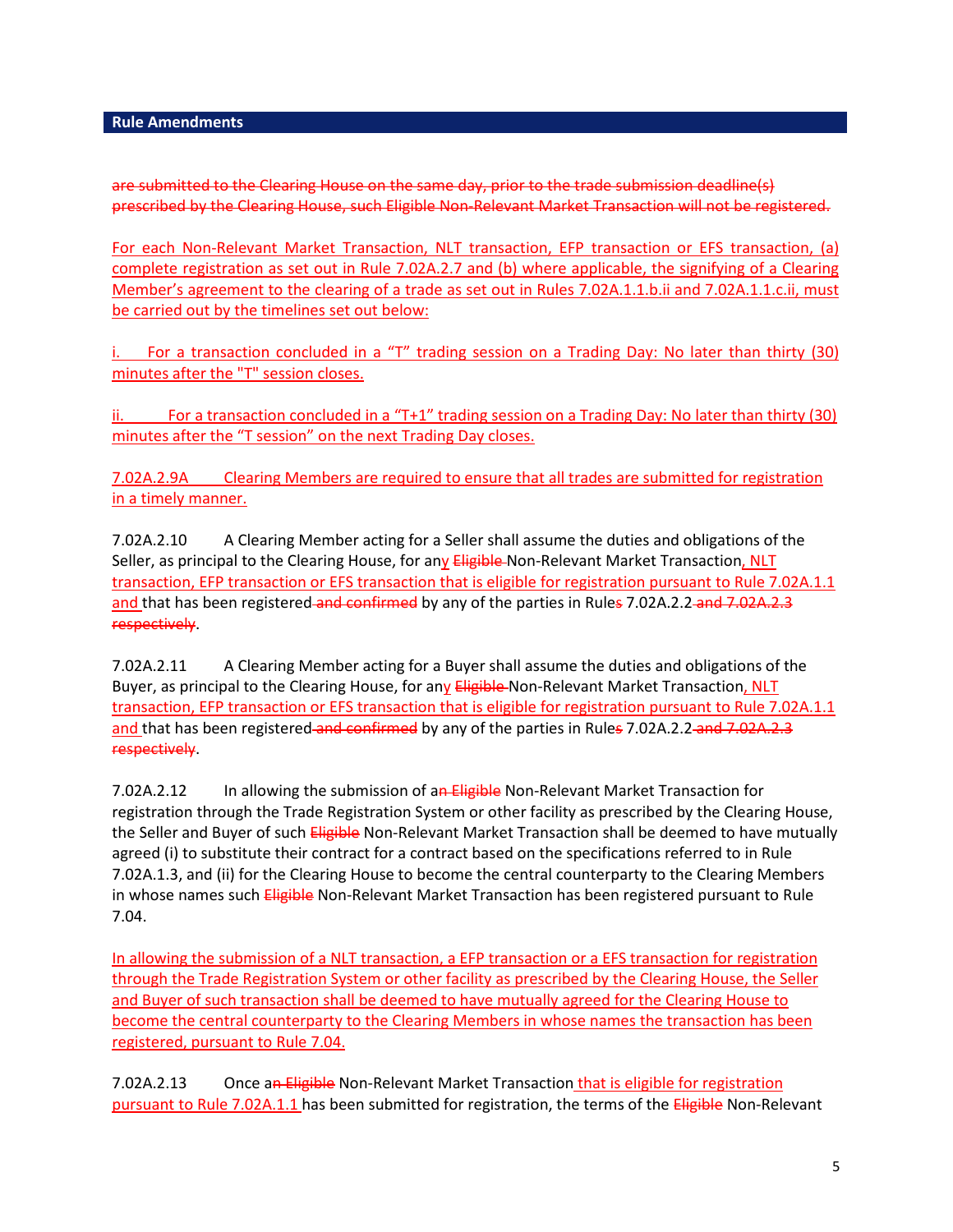Market Transaction shall be final and a Clearing Member shall be bound by the terms of the *Eligible* Non-Relevant Market Transaction registered in its name.

The Clearing House shall not be responsible for confirming the terms of such Eligible Non-Relevant Market Transactions.

7.02A.2.14 In the event of any technical fault that prevents or inhibits access and/or use of the Trade Registration System for registration of Non-Relevant Market Transactions, NLT transaction, EFP transaction or EFS transaction by any Clearing Member(s), the Clearing House may, in its absolute discretion, and in circumstances which it deems appropriate, allow for registration by such other means as it may prescribe.

7.02A.2.15 If the Clearing House exercises its discretion pursuant to Rule 7.02A.2.14:

a. The Clearing House will inform all Clearing Members of this decision by issuance of a circular or by such other means as the Clearing House deems appropriate; and

b. The Clearing House may vary or waive the timelines for registration as set out in Rule 7.02A.2.9.

7.02A.2.16 Any loss or inhibition of access and/or use of the Trade Registration System which is due to any technical faults arising from or caused by a Clearing Member's own equipment, system, device or market facility will not be considered sufficient ground for the Clearing House to exercise its discretion under Rule 7.02A.2.14.

7.02A.2.17 Factors which the Clearing House may consider in the exercise of its discretion include:

a. the number of Clearing Members which are affected by the technical fault;

b. the estimated length of time required to resolve the technical fault;

c. the impact of the technical fault on the ability of the Clearing House to operate a safe and efficient clearing facility; and/or

d. any other factor which the Clearing House deems relevant.

7.02A.2.18 Clearing Members shall produce to the Clearing House, if requested, evidence of compliance with this Rule 7.02A.2.

…

**7.02B Withdrawal of Classes of Non-Relevant Market Contracts and OTCF Contracts for Clearing by the Clearing House**

7.02B.1 The Clearing House shall be entitled to withdraw any class of Eligible Non-Relevant Market Contracts or Eligible OTCF Contracts.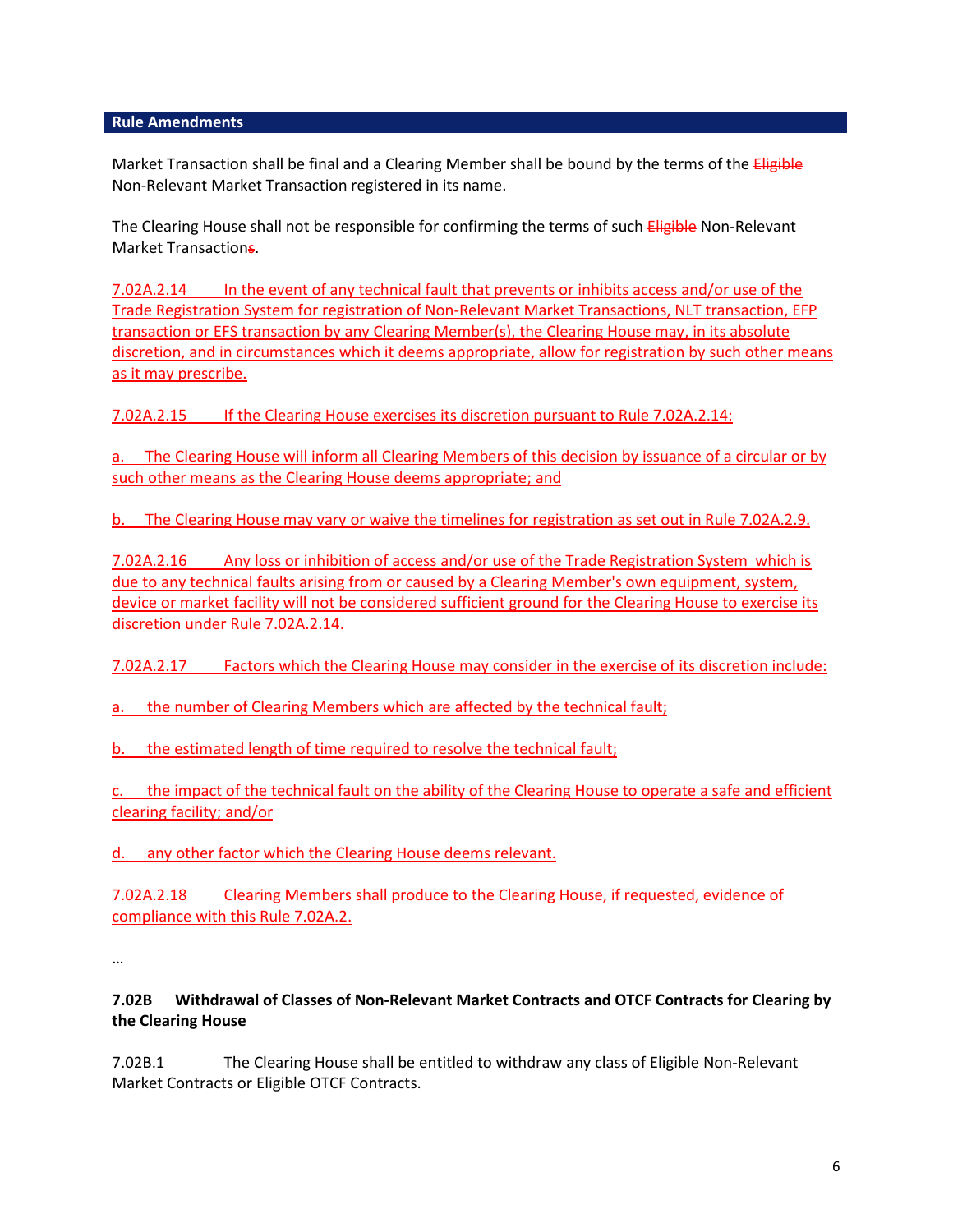7.02B.2 The Clearing House shall have the sole discretion to disallow the registration or substitution, as the case may be, of:

a. an Eligible Non-Relevant Market Transaction, other than a closing-out contract after it has given notice to withdraw the clearing of any class of Eligible Non-Relevant Market Contract which the OTC **T**transaction falls under; or

b. an Eligible OTCF Transaction, other than a closing-out contract after it has given notice to withdraw the clearing of any class of Eligible OTCF Contract which the OTCF Transaction falls under.

7.02B.3 If a Clearing Member has not closed out all open Eligible Non-Relevant Market Contracts, or Eligible OTCF Contracts, as the case may be, novated with the Clearing House in its name pursuant to Rule 7.04 after the Clearing House has given such notice, the Clearing House shall, at its sole discretion, be entitled to:

7.02B.3.1 liquidate any or all of such Eligible Non-Relevant Market Contracts , or Eligible OTCF Contracts, as the case may be, and require such contracts to be cash settled at a price determined by the Clearing House; or

7.02B.3.2 postpone the withdrawal date until such time as the Clearing House determines.

**…**

## **7.04 Substitution**

**…**

## **7.04.2 Off Market Trades (Excluding OTCF)**

## 7.04.2.1 **Eligible Non-Relevant Market Transactions, EFP transactions, EFS transactions and NLT transactions cleared by two Clearing Members**

When a contract registered and confirmed as an Eligible Non-Relevant Market Transaction, EFP transaction, EFS transaction or NLT transaction that is eligible for registration pursuant to Rule 7.02A.1.1 and that is registered pursuant to Rule 7.02A.2 between two Clearing Members is cleared through the Clearing House, upon the Clearing House issuing to the Clearing Members a Notice of Novation that the transaction has been accepted for clearing confirmation of the contract, the original contract between the Clearing Members shall be discharged and replaced with two separate and distinct Contracts as described below, both of which are on the same terms as the original contract:

a. the Clearing Member who assumes the position of the buyer shall enter into a Contract with the Clearing House, which assumes the position of the seller, and

b. the Clearing Member who assumes the position of the seller shall enter into a Contract with the Clearing House, which assumes the position of the buyer.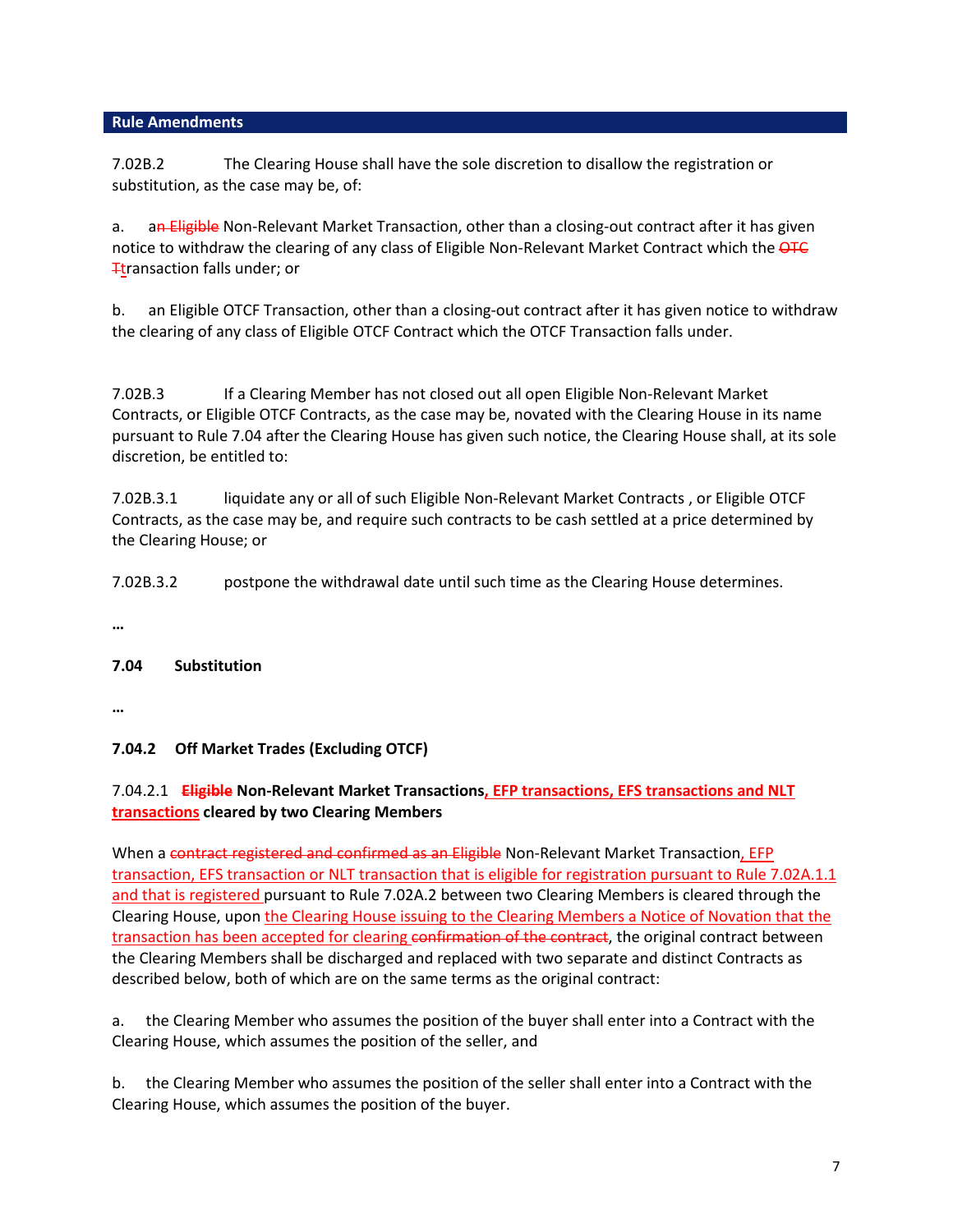## A "**Notice of Novation**" for the purpose of Rule 7.04.2 means a "BD4" message or such other message that the Clearing House may inform Clearing Members will be used in place of a "BD4" message.

### 7.04.2.2 [This rule has been deleted.] **EFP, EFS, NLT cleared by two Clearing Members**

Subject to Rule 7.04.2.3, when a contract registered as an EFP, EFS or NLT between two Clearing Members is cleared through the Clearing House, the original contract between the Clearing Members shall be discharged and replaced with two separate and distinct Contracts as described below, both of which are on the same terms as the original contract:

the Clearing Member who assumes the position of the buyer shall enter into a Contract with the Clearing House, which assumes the position of the seller, and

b. the Clearing Member who assumes the position of the seller shall enter into a Contract with the Clearing House, which assumes the position of the buyer.

7.04.2.3 [This rule has been deleted.] The events described under Rule 7.04.2.2 shall take place only upon:

a. where both Clearing Members receive margin call pursuant to the first margin cycle run following the registration of the trade: the later in time Confirmation by the Clearing Members' Settlement Bank(s) of the Payment Instructions in respect of the margin calls; or

b. where only one Clearing Member receives margin call pursuant to the first margin cycle run following the registration of the trade: Confirmation by that Clearing Member's Settlement Bank of the Payment Instruction in respect of that margin call; or

c. where neither Clearing Member receives margin call pursuant to the first margin cycle run for the trade: the end of that margin cycle.

## 7.04.2.4 **EFP transactions, EFS transactions, and NLT transactions cleared by a Clearing Member and a clearing mMember of another Relevant Market (or its clearing house)**

Subject to Rule 7.04.2.5, w When a contract registered as an EFP transaction, EFS transaction or NLT transaction that is eligible for registration pursuant to Rule 7.02A.1.1 and that is registered pursuant to Rule 7.02A.2 between a Clearing Member and a clearing member of a Relevant Market or its clearing house (other than the Clearing House) is cleared through the Clearing House, upon the Clearing House issuing to the Clearing Member and clearing member a Notice of Novation that the transaction has been accepted for clearing, the original contract shall be discharged and replaced with two separate and distinct Contracts as described below, both of which are on the same terms as the original contract:

a. a Contract between the Clearing Member and Clearing House, wherein:

i. the Clearing House assumes the position of the buyer if the Clearing Member assumes the position of the seller, and conversely,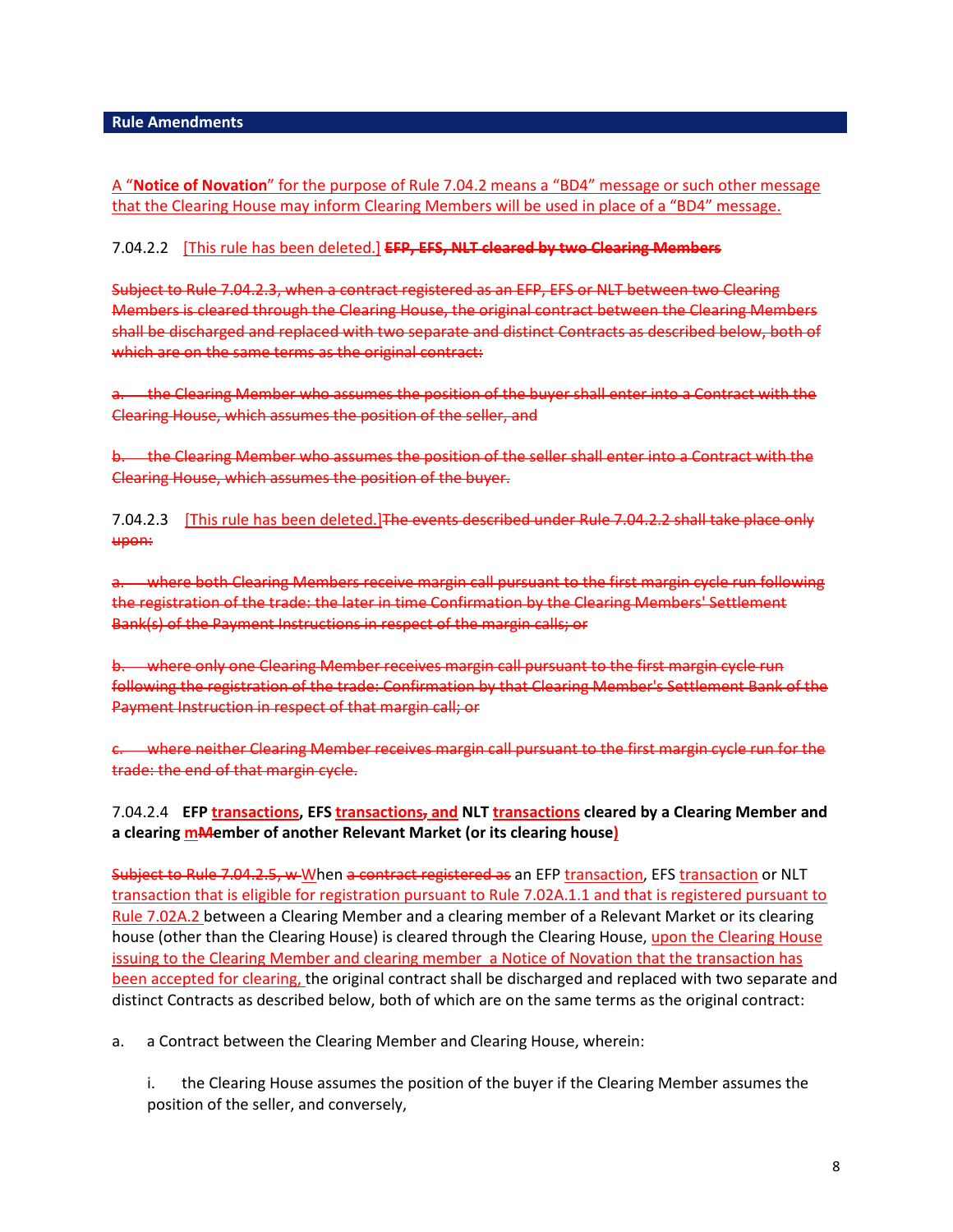ii. the Clearing House assumes the position of the seller if the Clearing Member assumes the position of the buyer; and

b. a Contract between the Relevant Market (or its clearing house) and the Clearing House, wherein:

i. the Relevant Market (or its clearing house) assumes the position of the buyer if the Clearing House assumes the position of the seller, and conversely,

ii. the Relevant Market (or its clearing house) assumes the position of the seller if the Clearing House assumes the position of the buyer.

7.04.2.5 [This rule has been deleted.] The events described under Rule 7.04.2.4 shall take place only upon the occurrence of the following:

a. Confirmation by the Clearing Member's Settlement Bank of the Payment Instruction in respect of the margin call received by the Clearing Member pursuant to the first margin cycle run following the registration of the trade, or, if no such margin call is received, the end of that margin cycle; and

b. confirmation by the Relevant Market (or its clearing house) that it will enter into the Contract described in Rule 7.04.2.4.b.

**…**

## **7A.02 Open Positions of Defaulted /Suspended Clearing Members**

7A.02.1 When a Clearing Member having open positions has defaulted upon its obligation to the Clearing House, or has been suspended, the Clearing House may:—

…

7A.02.1.4 where the open positions relate to an Eligible Non-Relevant Market Transaction or a Contract subject to physical delivery prior to re-novation in Rule 6.02A.7, and it is in the Clearing House's good faith opinion impossible or impracticable for the open positions to be transferred or closed out pursuant to Rules 7A.02.1.1 and 7A.02.1.3 respectively, the Clearing House may, in addition to any other power or right it may have, invoice back such positions to the defaulting or suspended Clearing Member. The Clearing House shall then simultaneously invoice back the equivalent number of positions or as nearly equivalent number of such positions as the Clearing House may deem practical to the following:—

a. in the case of an Eligible Non-Relevant Market Transaction or a Contract subject to physical delivery prior to the matching process in Rule 6.02A.7, to other non-defaulting and non-suspended Clearing Members, and/or any other non-defaulting Relevant Market (or its clearing house) holding appropriate opposite positions (whether reported to the Clearing House as being House or Customer positions) as at the date of such invoicing back, on a pro-rata basis, calculated as the proportion of such gross opposite positions of each non-defaulting and non-suspended Clearing Member and/or Relevant Market (or its clearing house) at the date of such transfer relative to the aggregate value of such open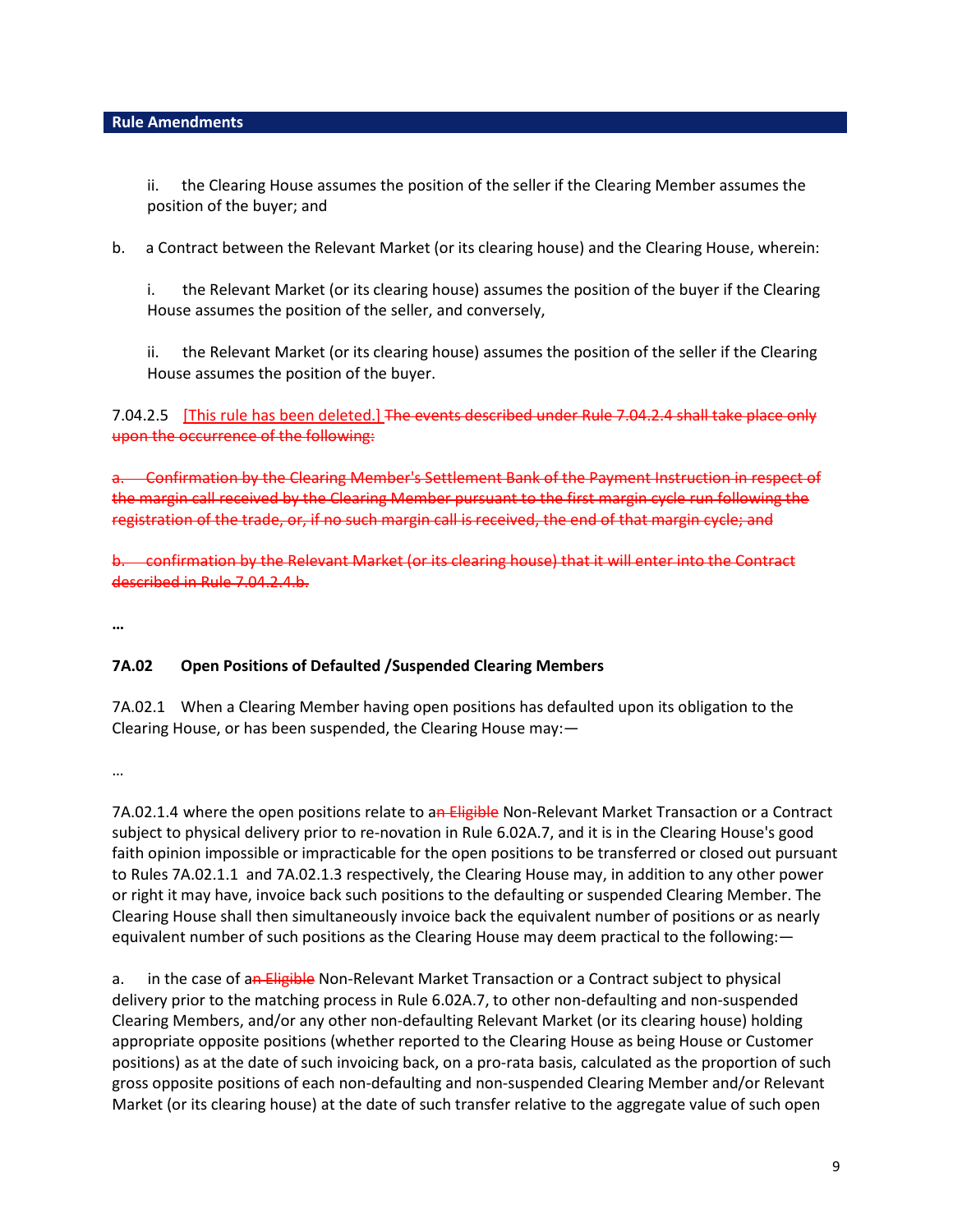positions held by all non-defaulting and non-suspended Clearing Members (to be rounded down or up if the number of lots is not a whole number at the Clearing House's absolute discretion); or

b. in the case of a Contract subject to physical delivery after the matching process in Rule 6.02A.7 and before re-novation in Rule 6.02A.7, to the non-defaulting and non-suspended Clearing Members and/or clearing member of another Relevant Market (or its clearing house), with which the defaulting or suspended Clearing Member has been matched in accordance with Rule 6.02A.7 (whether reported to the Clearing House as being House or Customer positions).

The invoicing back shall be carried out by the Clearing House effecting and registering opposite positions between itself and each of the relevant affected persons. The Clearing House shall then settle the open positions against such opposite positions, at a price determined by it. The Clearing House's actions, including the timing of the transfer and the price determined by the Clearing House shall be binding on all affected Clearing Members;

**…**

### **Chapter 9 Definitions and Interpretation**

#### **9.01 Definitions**

| <u>Term</u>                                   | <b>Meaning</b>                                                                                                                                                                                                                              |  |  |  |  |  |
|-----------------------------------------------|---------------------------------------------------------------------------------------------------------------------------------------------------------------------------------------------------------------------------------------------|--|--|--|--|--|
| "Eligible Non-Relevant<br>Market Transaction" | [This definition has been deleted] shall have the meaning ascribed to it in<br>Rule 7.02A.1.1                                                                                                                                               |  |  |  |  |  |
| "Exchange of Futures for<br>Physical" / "EFP" | means a contract for the simultaneous exchange of a Futures Contract (as<br>defined in the Trading Rules) for the corresponding physical underlying.                                                                                        |  |  |  |  |  |
| "Exchange of Futures for<br>Swap" / "EFS"     | means a contract for the simultaneous exchange of a Futures Contract (as<br>defined in the Trading Rules) for a corresponding Non-Relevant Market<br><b>Contract or OTCF Contract.</b>                                                      |  |  |  |  |  |
| "Inter Dealer Broker"                         | means a party who:                                                                                                                                                                                                                          |  |  |  |  |  |
|                                               | has signed an agreement with the Clearing House for the access to and<br>a.<br>use of the Trade Registration System; and                                                                                                                    |  |  |  |  |  |
|                                               | is designated by the Clearing House as eligible to submit Non-Relevant<br>b.<br>Market Transactions, NLT transactions, EFP transactions or EFS transactions<br>to the Clearing House on behalf of a Clearing Member pursuant to this Rules. |  |  |  |  |  |
| "Negotiated Large<br>Trade" / "NLT"           | means large trades executed outside any electronic trading platform<br>operated by the Exchange and pursuant to minimum thresholds and other<br>procedures prescribed by the Exchange.                                                      |  |  |  |  |  |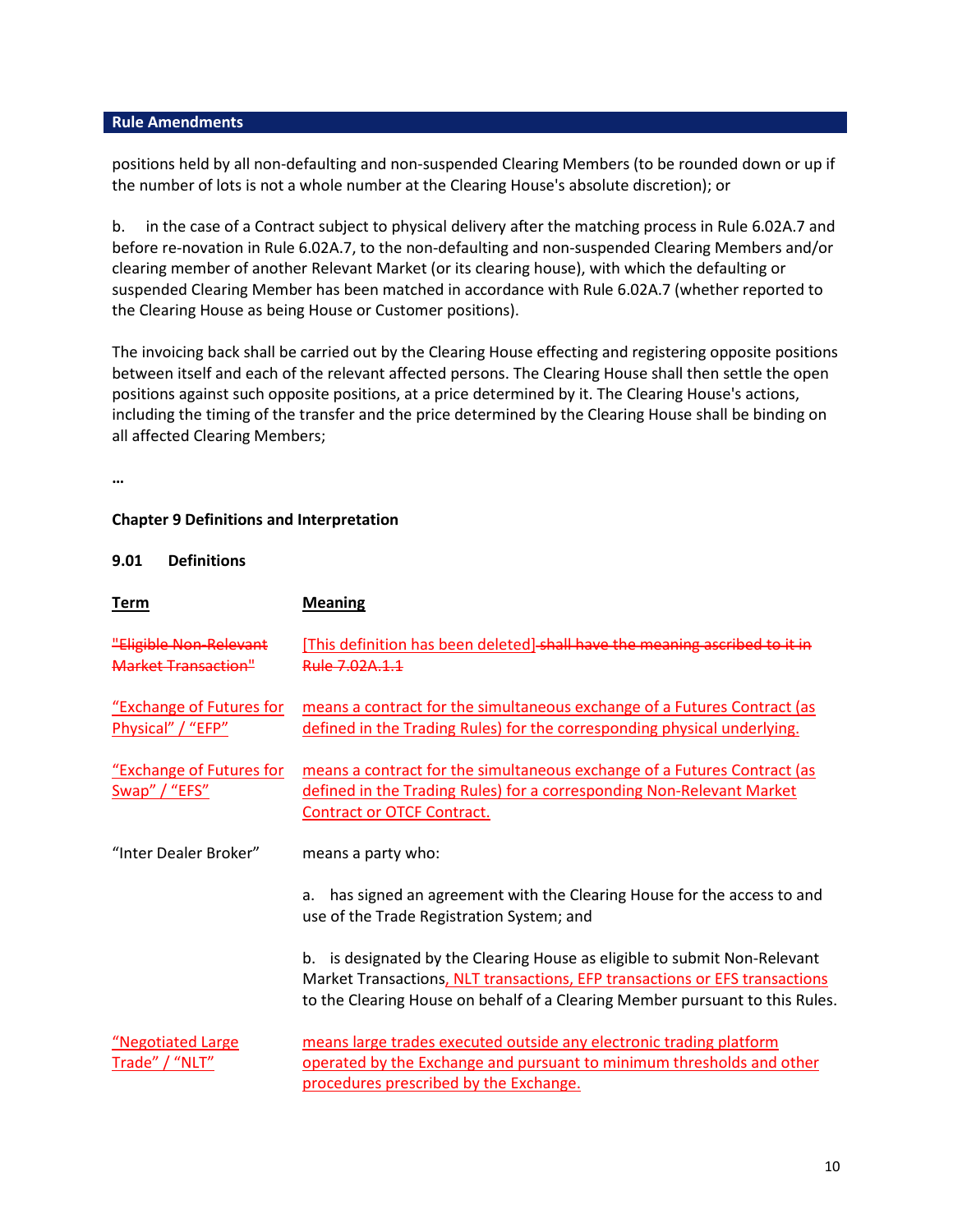…

| "Trade Registration<br>System" | means the software and systems provided by the Clearing House or any third<br>party systems provider approved by the Clearing House to Clearing<br>Members, Inter Dealer Brokers or such other partiesy authorised by the<br>Clearing Members and, where required under this Rules, approved by the<br>Clearing House, for the purpose of registering and confirming Eligible Non-<br>Relevant Market Transactions, NLT transactions, EFP transactions, EFS<br>transactions and/or Eligible OTCF Transactions with the Clearing House. |
|--------------------------------|----------------------------------------------------------------------------------------------------------------------------------------------------------------------------------------------------------------------------------------------------------------------------------------------------------------------------------------------------------------------------------------------------------------------------------------------------------------------------------------------------------------------------------------|
|                                |                                                                                                                                                                                                                                                                                                                                                                                                                                                                                                                                        |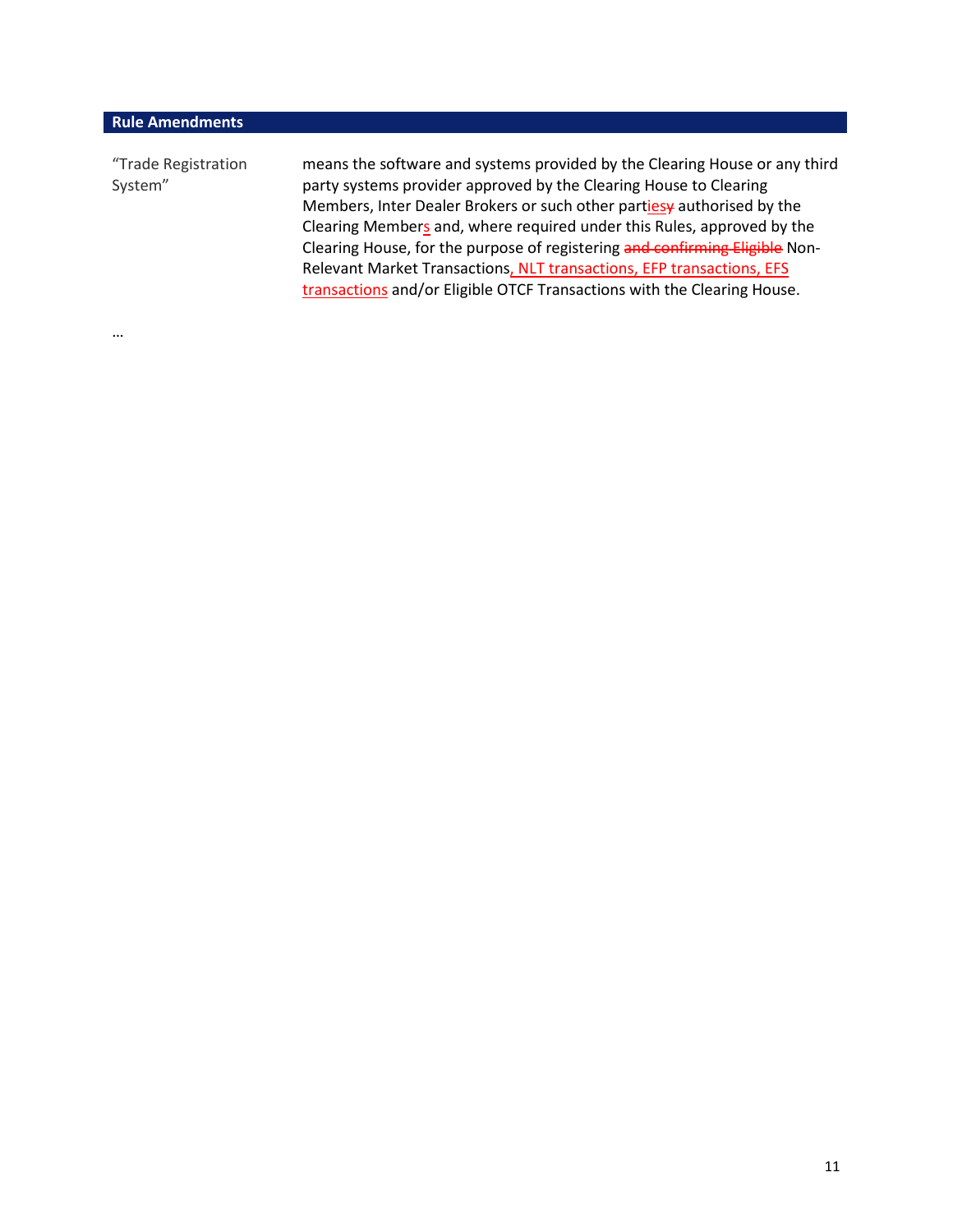# **Schedule A**

# **Rule Amendment**

| <b>Rule Violation</b>                  |                                                                                                                                                                                                                                                          | Whether<br>composition     | <b>Composition Amount which may</b><br>be Offered by the Clearing House,<br>where the Clearing House has<br><b>Determined the Clearing Member</b><br>to be Liable |                                     |                                     | <b>Mandatory</b><br>minimum<br>penalty |  |  |  |
|----------------------------------------|----------------------------------------------------------------------------------------------------------------------------------------------------------------------------------------------------------------------------------------------------------|----------------------------|-------------------------------------------------------------------------------------------------------------------------------------------------------------------|-------------------------------------|-------------------------------------|----------------------------------------|--|--|--|
| Rule<br>Chapter/<br><b>Number</b>      | <b>Brief Description of Rule</b>                                                                                                                                                                                                                         | may be offered             | 1 <sup>st</sup><br><b>Violation</b>                                                                                                                               | 2 <sup>nd</sup><br><b>Violation</b> | 3 <sup>rd</sup><br><b>Violation</b> | imposable<br>by the DC                 |  |  |  |
| <b>Chapter 2 – Clearing Membership</b> |                                                                                                                                                                                                                                                          |                            |                                                                                                                                                                   |                                     |                                     |                                        |  |  |  |
| 2.11.5.1                               | [deleted] Clearing Member<br>to maintain minimum capital<br>to meet loss exposure in<br>excess of prescribed price<br>band and to notify the<br><b>Clearing House that it has</b><br>fulfilled the requirement                                           | <b>Compoundable</b>        | $$2,000-$<br>\$4,000                                                                                                                                              | $$4,000-$<br>\$7,000                | $$7,000-$<br>\$10,000               | A.A.                                   |  |  |  |
| 2.28B                                  | <b>Clearing Member not to clear</b><br>any transactions where both<br>sides of the trade belong to<br>the same person.                                                                                                                                   | <b>Not</b><br>Compoundable | <b>Not Compoundable</b>                                                                                                                                           |                                     | \$10,000                            |                                        |  |  |  |
|                                        | Chapter $7$ – Clearing and Margins                                                                                                                                                                                                                       |                            |                                                                                                                                                                   |                                     |                                     |                                        |  |  |  |
| 7.02A.2                                | <b>Clearing Member to comply</b><br>and ensure compliance with<br>the requirements and<br>procedures in relation to the<br>registration of Non-Relevant<br><b>Market Transactions, NLT</b><br>transactions, EFP<br>transactions and EFS<br>transactions. | Compoundable               | $$2,000-$<br>\$4,000                                                                                                                                              | $$4,000-$<br>\$7,000                | $$7,000-$<br>\$10,000               | <u>N.A.</u>                            |  |  |  |
| 7.02A.2.2                              | [deleted] Eligible Non-<br><b>Relevant Market transaction</b><br>to be registered by certain<br>parties                                                                                                                                                  | Compoundable               | $$2,000-$<br>\$4,000                                                                                                                                              | $$4,000-$<br>\$7,000                | <del>\$7,000 –</del><br>\$10,000    | <del>N.A.</del>                        |  |  |  |
| 7.02A.2.3                              | [deleted] Confirmation of<br>Eligible Non-Relevant Market<br>transaction may only be<br>submitted by certain parties                                                                                                                                     | <b>Compoundable</b>        | $$2,000-$<br>\$4,000                                                                                                                                              | $$4,000-$<br>\$7,000                | $$7,000 -$<br>\$10,000              | A.A.                                   |  |  |  |
| 7.02A.2.4                              | [deleted] Parties submitting<br>registration or confirmation<br>of an Eligible Non-Relevant<br>Market transaction to<br>comply with the terms and                                                                                                        | <b>Compoundable</b>        | $$2,000-$<br>\$4,000                                                                                                                                              | $$4,000-$<br>\$7,000                | $$7,000 -$<br>\$10,000              | A.A.                                   |  |  |  |